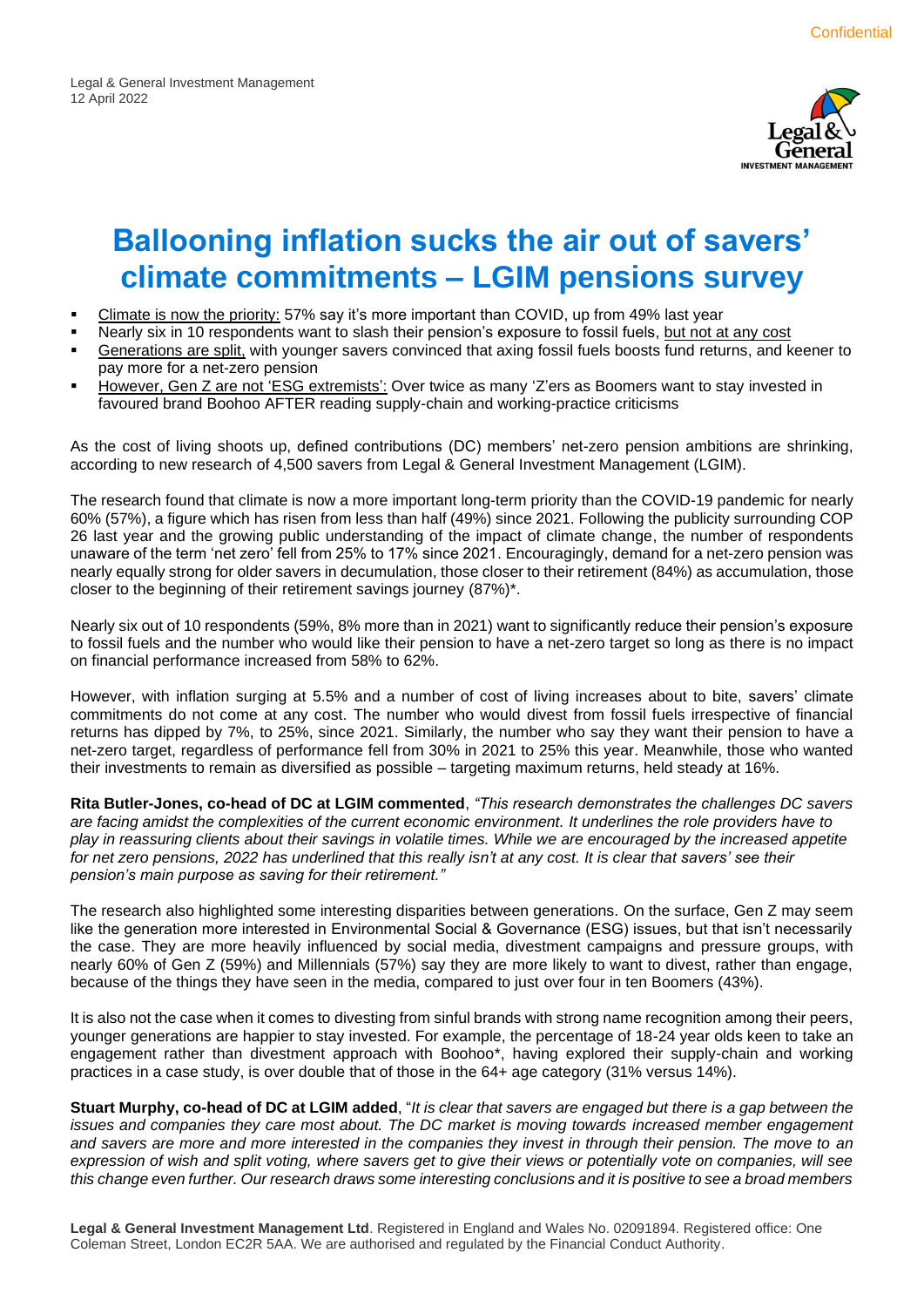*preference for engaging with companies, rather than always opting for divestment. We see that as a last resort when it comes to engagement, and believe an active ownership approach is central to effective engagement with our investee companies."*

The disparity between generations was also clear when it came to performance and view on climate change and the energy sector. Most respondents were keen to reduce their pension's exposure to fossil fuels overall, but this figure falls as the ages climb, with 78% of Baby Boomers in favour, compared with nearly nine in ten (89%) of Gen Z respondents. The gap widens once respondents are asked if they would pay more for a net-zero pension. 81% of Gen Z workers say they are willing to pay more for a pension with net-zero carbon emissions, compared with less than half (48%) of Baby Boomers in decumulation.

Older savers still need convincing that ESG risks can affect performance. When asked if they think pension funds which have a net-zero target will perform better in the long run, three-quarters of Gen Z agree, but less than half (48%) of Boomers. Ultimately, as we tentatively emerge from the pandemic, we encourage members of all generations not to let financial fears take a chunk out of their climate commitments.

## **Notes to editors**

\* [LGIM Active ownership report 2020 2021](https://www.lgim.com/landg-assets/lgim/_document-library/capabilities/active-ownership-report-2020.pdf)

### **About the survey:**

LGIM DC saver research surveyed a total of 4,500 defined contribution (DC) pension scheme members based in the UK and Ireland in the below age categories between January and February 2022. Of those 4,000 were British:

- Baby Boomers ('Boomers'): Born between 1946 and 1964
- Generation X ('Xers'): Born between 1965 and 1980
- Millennials: Born between 1981 and 1996
- Generation Z ('Gen Z'): Born between 1997 and 2012

#### **Key risks:**

**Past performance is not a guide to the future. The value of an investment and any income taken from it is not guaranteed and can go down as well as up, you may not get back the amount you originally invested. Assumptions, opinions and estimates are provided for illustrative purposes only. There is no guarantee that any forecasts made will come to pass.Views expressed are of LGIM as at 7 April 2022.**

#### **About Legal & General Investment Management**

Legal & General Investment Management is one of Europe's largest asset managers and a major global investor, with total assets under management of £1.42 trillion (€1.69 trillion)<sup>1</sup>. We work with a wide range of global clients, including pension schemes, sovereign wealth funds, fund distributors and retail investors.

Throughout the past 50 years we have built our business through understanding what matters most to our clients and transforming this insight into valuable, accessible investment products and solutions. We provide investment expertise across the full spectrum of asset classes including fixed income, equities, commercial property, and cash. Our capabilities range from index-tracking and active strategies to liquidity management and liability-based risk management solutions.

## **Further information**

**Name: Andrew Gates Tel: 0203 124 4363**

<sup>1</sup>LGIM internal data as at 31 December 2021. These figures include assets managed by LGIMA, an SEC Registered Investment Advisor. Data includes derivative positions.